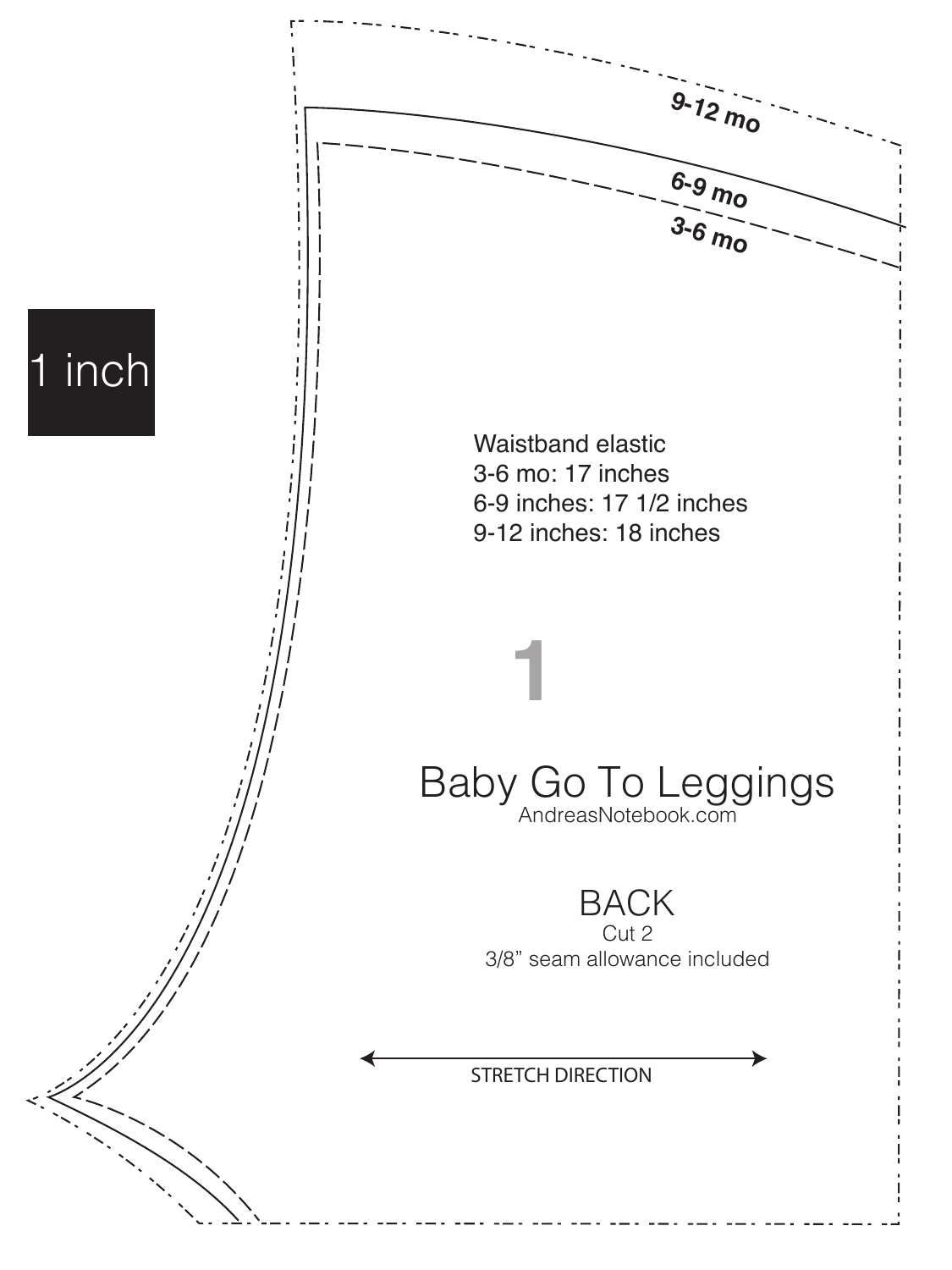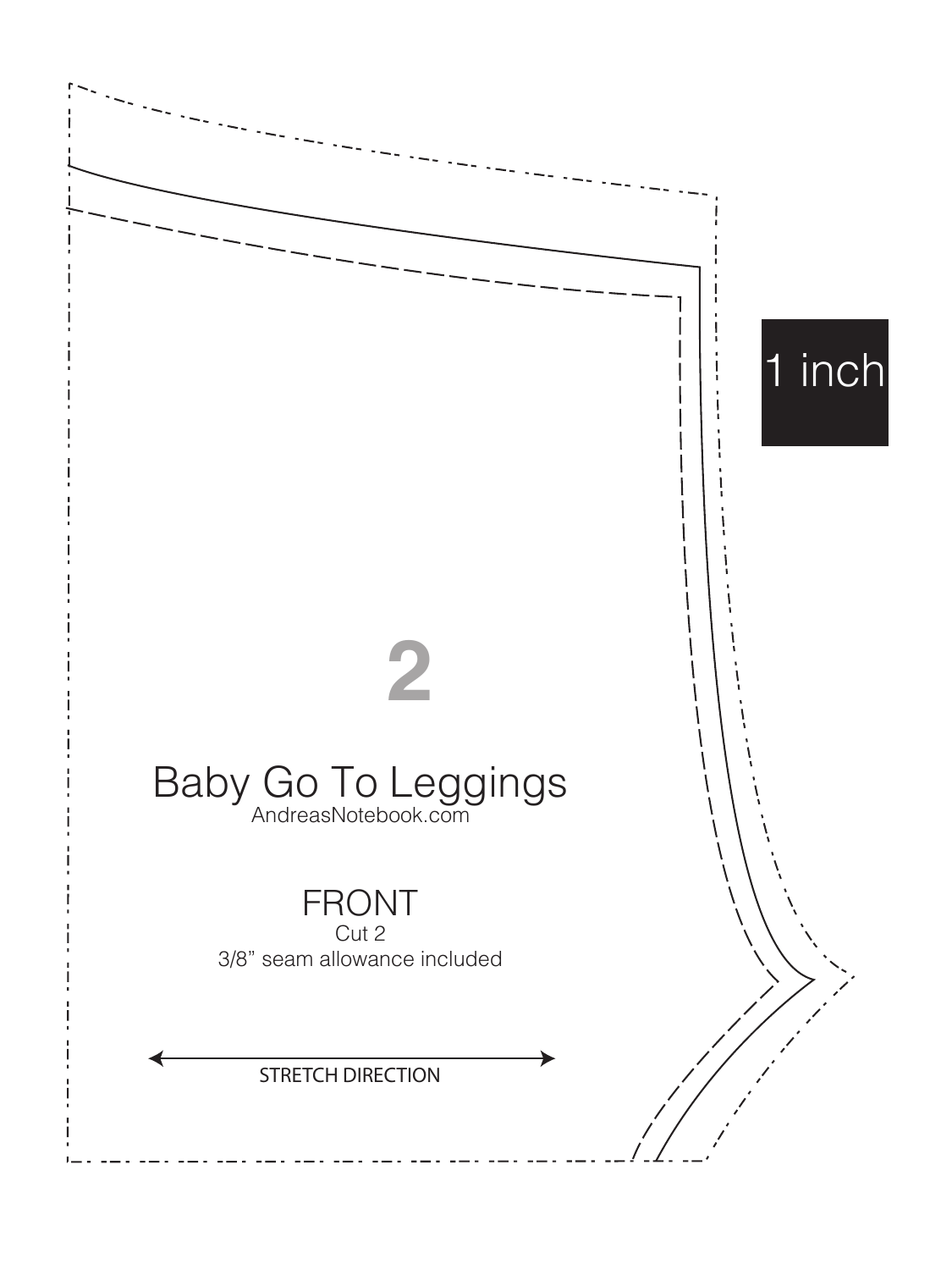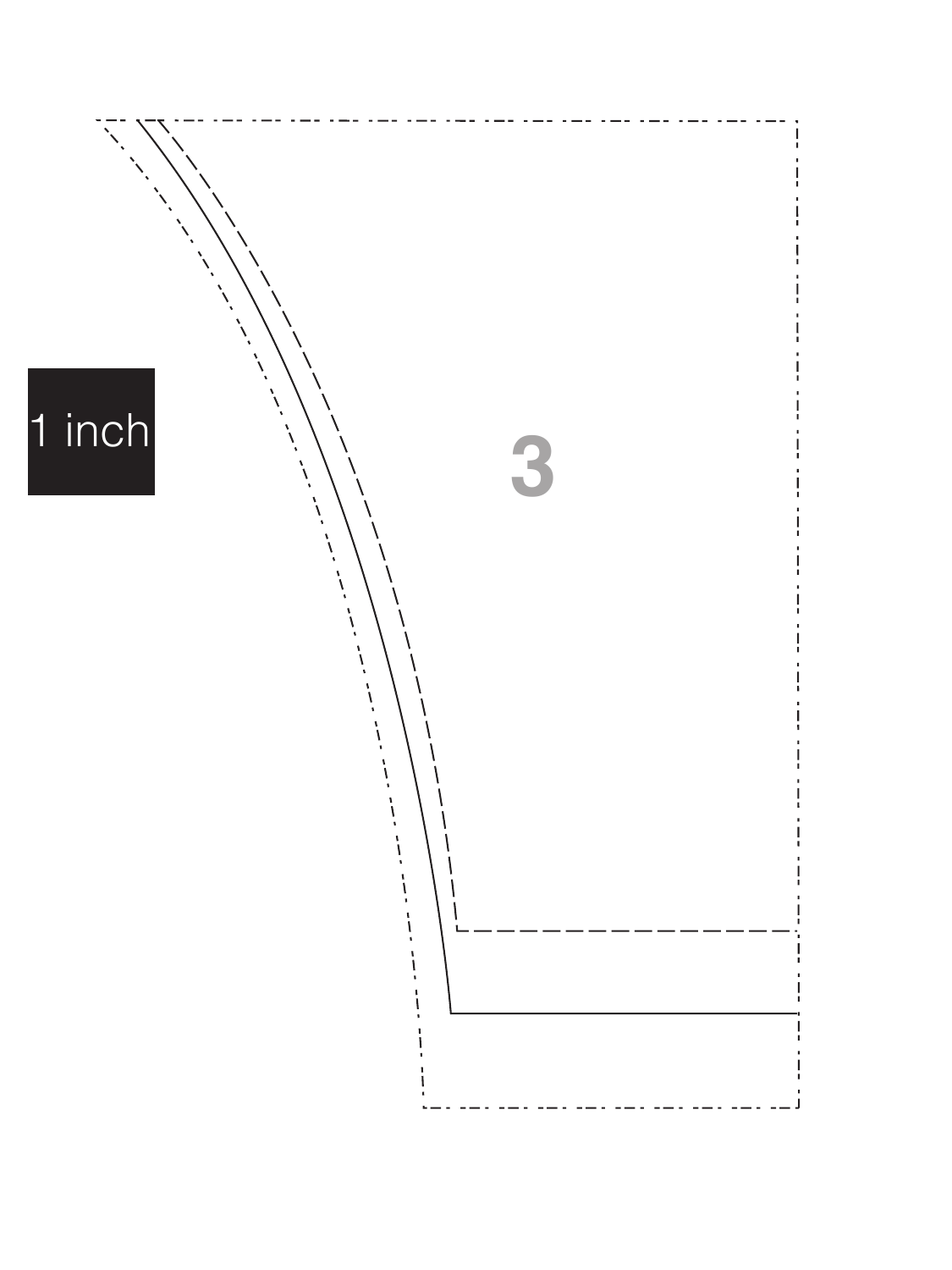![](_page_3_Picture_0.jpeg)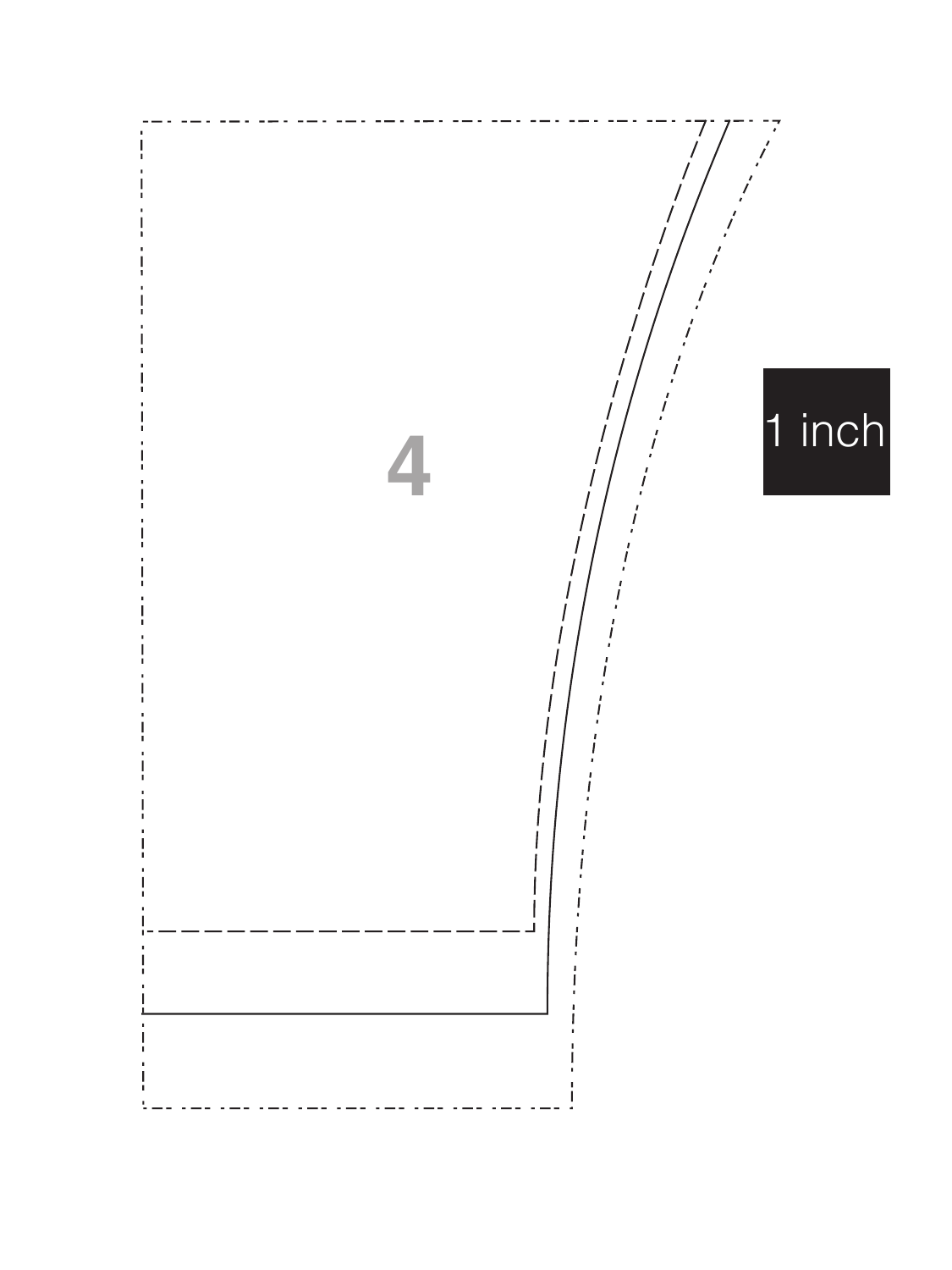## **BABY LEGGINGS PATTERN + INSTRUCTIONS**

ANDREASNOTEBOOK.COM

## **SIZE CHART**

| <b>SIZE</b>   | 3-6 months  | 6-9 months   | 9-12 months  |
|---------------|-------------|--------------|--------------|
| <b>WAIST</b>  | 18.5 inches | 18.75 inches | 19.25 inches |
| <b>INSEAM</b> | 8 inches    | 8.5 inches   | 9.25 inches  |

## **SUPPLIES**

- 1/2 yard knit fabric with at least 50% stretch
- $\star$  2/3 yard 1" knit elastic (not no-roll elastic)
- $\star$  coordinating thread

**PRINT PATTERN PIECES:** Print pattern pieces (do not scale) and tape pages 1-4 together to make full pattern piece. Each page has a 1" square you can measure to make sure you are printing the correct scale.

**CUT OUT FABRIC:** Cut two pieces of the front and back from your fabric so they mirror each other. You may do this by folding the fabric or simply cutting twice.

![](_page_4_Figure_10.jpeg)

1. With fronts right sides together, sew along outer edge. Repeat with backs.

2. Turn hem on bottom of each pant leg under 1/2". Hem with a zig zag, double needle or coverlock stitch.

Lay pants Right Sides Together (RST).Sew each rise (crotch seam). Use 3/8" 3. seam allowance.